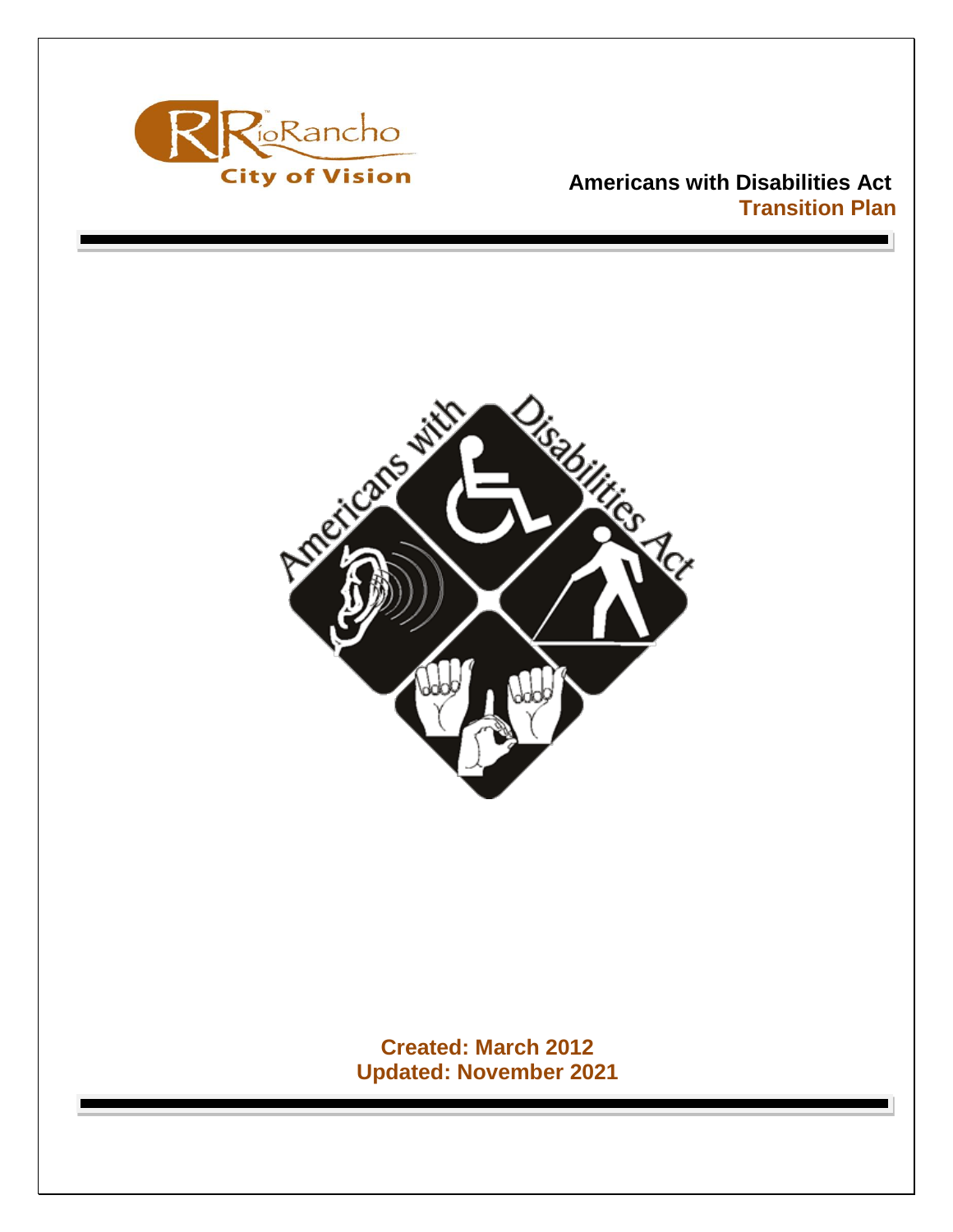#### **GOVERNING BODY**

**COUNCILOR DISTRICT ONE:**  $\qquad \qquad$  Jim Owen COUNCILOR DISTRICT TWO: Jeremy Lenetine COUNCILOR DISTRICT THREE: Bob Tyler COUNCILOR DISTRICT FOUR: Paul Wymer COUNCILOR DISTRICT FIVE: COUNCILOR DISTRICT SIX: **Daniel Stoddard** COUNCILOR DISTRICT SIX:

CITY MANAGER: WE GET A SERVICE OF THE GET AND THE MANAGER OF THE GET AND THE MATTER OF THE MATTER OF THE MATTER OF THE MATTER OF THE MATTER OF THE MATTER OF THE MATTER OF THE MATTER OF THE MATTER OF THE MATTER OF THE MATTE

ADA COORDINATOR: Bill Ladd

ADA Interim Transition Plan Adopted: 3/2012

MAYOR: Greggory D. Hull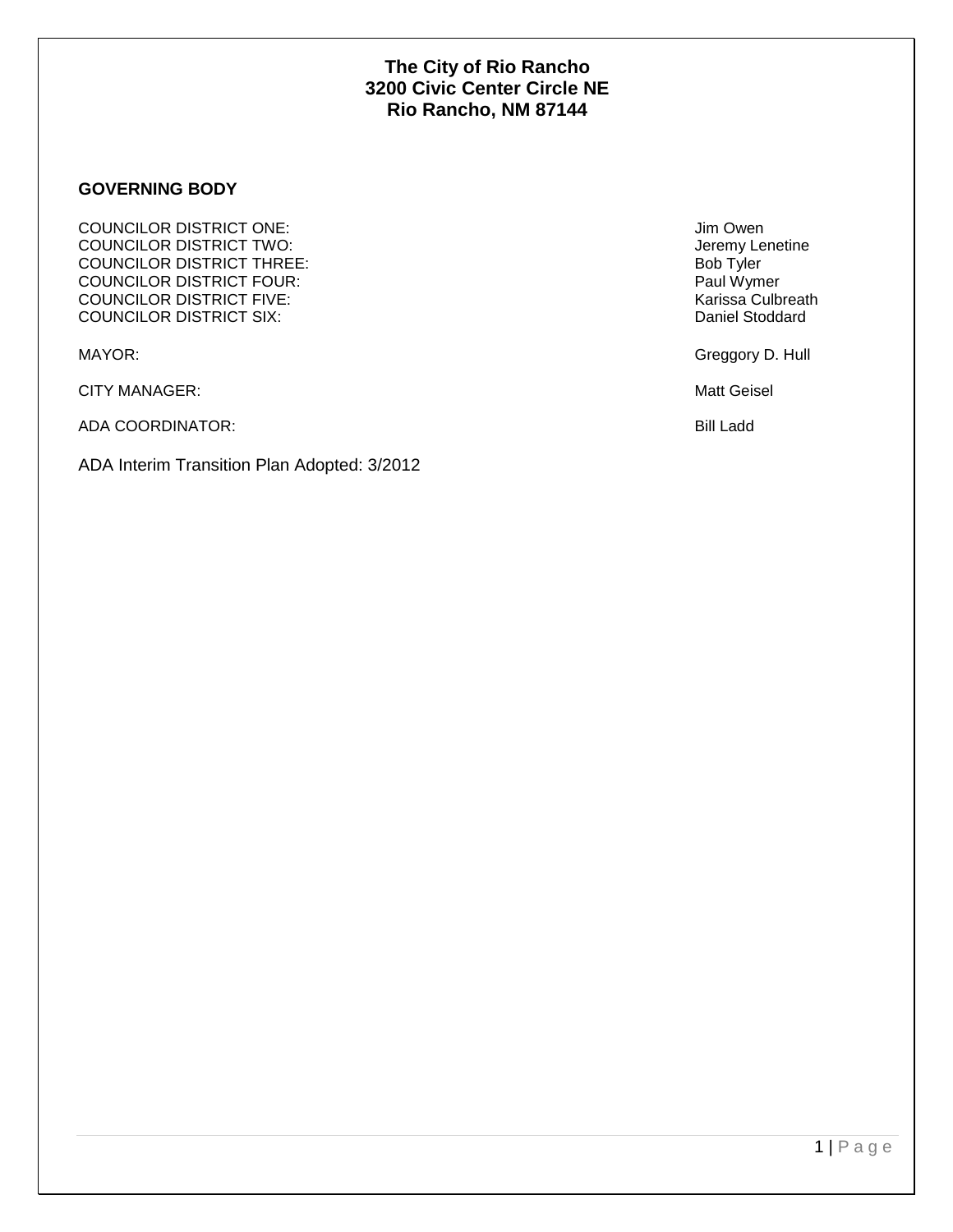#### AMERICAN WITH DISABILITIES ACT TRANSITION PLAN

#### I. Background

The American with Disabilities Act (ADA) of 1990 is a Federal Civil Rights Legislation which mandates non-discrimination to persons with disabilities. The ADA, Title II prohibits discrimination by public entities on the basis of disability. Therefore, it is important that the City of Rio Rancho comply with all applicable laws and regulations, including those protecting persons with disabilities.

In order to accomplish this, the City of Rio Rancho has developed this Transition Plan. This document outlines the City's plan and milestone schedule of its roadway infrastructure, identifying accessibility issues that need to be addressed, and identifying a plan for bringing this infrastructure into compliance. The City will progressively remove physical barriers within its right of way to ensure access to persons with disabilities and the public as a whole.

Currently, all newly-built City infrastructure projects and developer-initiated projects with public facilities are required to be compliant with ADA regulations and requirements.

The City's Final Transition Plan contains the following elements:

- A description of the type and list of physical barriers in the public entity's roadway facilities that limit accessibility of its programs, services, or activities to individuals with disabilities;
- A description of the methods utilized to remove these barriers and make the facilities accessible;
- The Milestone Schedule for taking the necessary steps to achieve compliance with Title II;
- The name of the official responsible for the plan's implementation;

The City currently follows the New Mexico Department of Transportation's ADA Pedestrian Access Standard Drawings that conforms to ADA requirements. These Standard Drawings provide guidance for compliance with the Proposed Accessibility Guidelines for Pedestrian facilities in the Public Right-Of-Way (PROWAG); drawings for Curb Ramps, Median Curb Details, Pedestrian Islands, Driveways and Driveway Aprons, all aided by a Detectable Warning Surface where applicable. These standards are found on the City's website at:<http://rrnm.gov/539/Roads-Drainage-Traffic-Standard-Details>

#### II.ADA Program

A. Responsible Official

An ADA Program Coordinator has been designated by the City as the person responsible for the development, implementation, and maintenance of the City of Rio Rancho's ADA Transition Plan. Currently, this function is performed by the Director of Public Works.

B. Internal Review

The City of Rio Rancho conducted an internal review of available ADA compliance documentation and items that was evaluated within its jurisdiction in February of 2012. A process and methodology for self-evaluation was then established and an interim transition plan was developed. This plan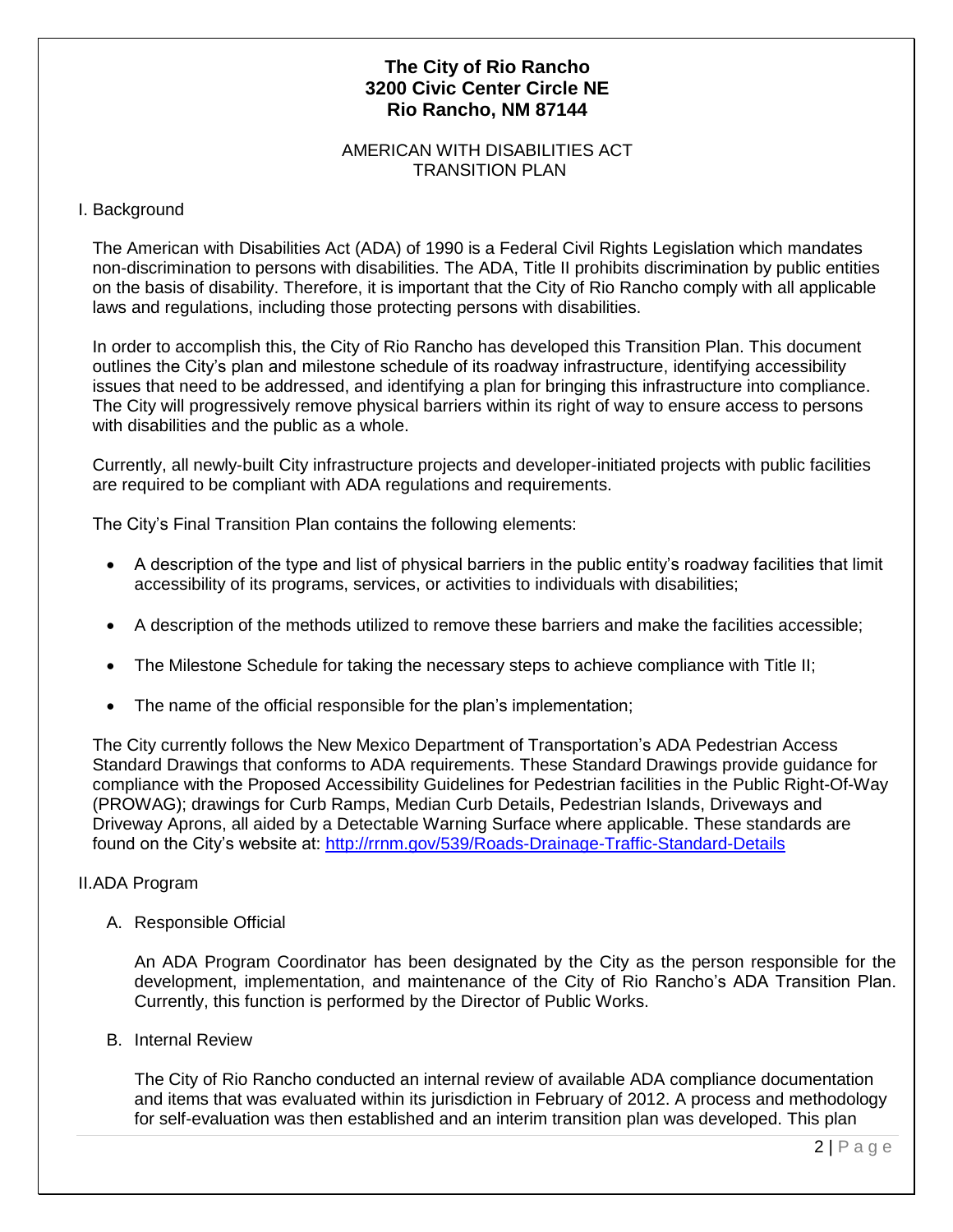began the structured implementation of a corrective program for deficiencies identified in the selfevaluation process.

#### C. Self-Evaluation

As required by ADA legislation, the City conducted and completed a partial self-evaluation survey of all public roadway infrastructure within its jurisdiction in the summer of 2012. As part of this partial self-evaluation, the City of Rio Rancho equally divided all ADA infrastructure into 12 inspection zones. Categories of infrastructure being reviewed included: sidewalks, ramps, pedestrian push button stations at signals, and crosswalks.

An Action Plan was developed and will continue to be updated annually now that all inspections are completed. This action plan lists specific upcoming projects and/or facility modifications needed.

The City has and will continue to provide ADA training to City staff where applicable. In February 2015 the City held a training class as part of contract inspection work with our consultant, Sally Swanson Architects. This class was attended by several Departments within the City comprised of City project managers and inspectors, traffic personal, and Development Services staff. Please see Appendix B for the training coversheet and the attendance sheet.

#### III. Transition Plan

A. Prioritization

The City has the responsibility of identifying barriers and implementing a corrective program. The City's self-evaluation survey has identified inventory requiring modifications to comply with ADA requirements.

The City has limited funding available for infrastructure upgrades so a list to prioritize upgrades within each inspection zone has been developed with the following criteria:

- 1. **Land Use**. Specific land uses (schools, hospitals, retirement communities, commercial districts) will be used to prioritize improvements. This would be a **"High"** priority.
- 2. **Population**. Large population concentrations have the possibility of higher impact. This is considered a **"Medium"** priority.
- 3. **Already Identified Projects**. The City will ensure that upcoming capital or maintenance projects that can correct ADA deficiencies identified within its project area will do so. This is considered a **"Low"** priority only in the sense that a project has already been identified to correct the deficiencies.
- 4. **Others**. Projects not falling into any of these categories will be listed but not given priority in funding. These locations will be reviewed periodically to ensure that they do not move into one of the three categories listed above, therefore, changing its prioritization and ranking.

#### B. Facility Classification

Access to and utilization of the City's facilities by individuals with disabilities can be compromised by the barriers described below. Barrier descriptions are not necessarily complete, but they represent the potential type of barriers that were identified by the City during the self-evaluation.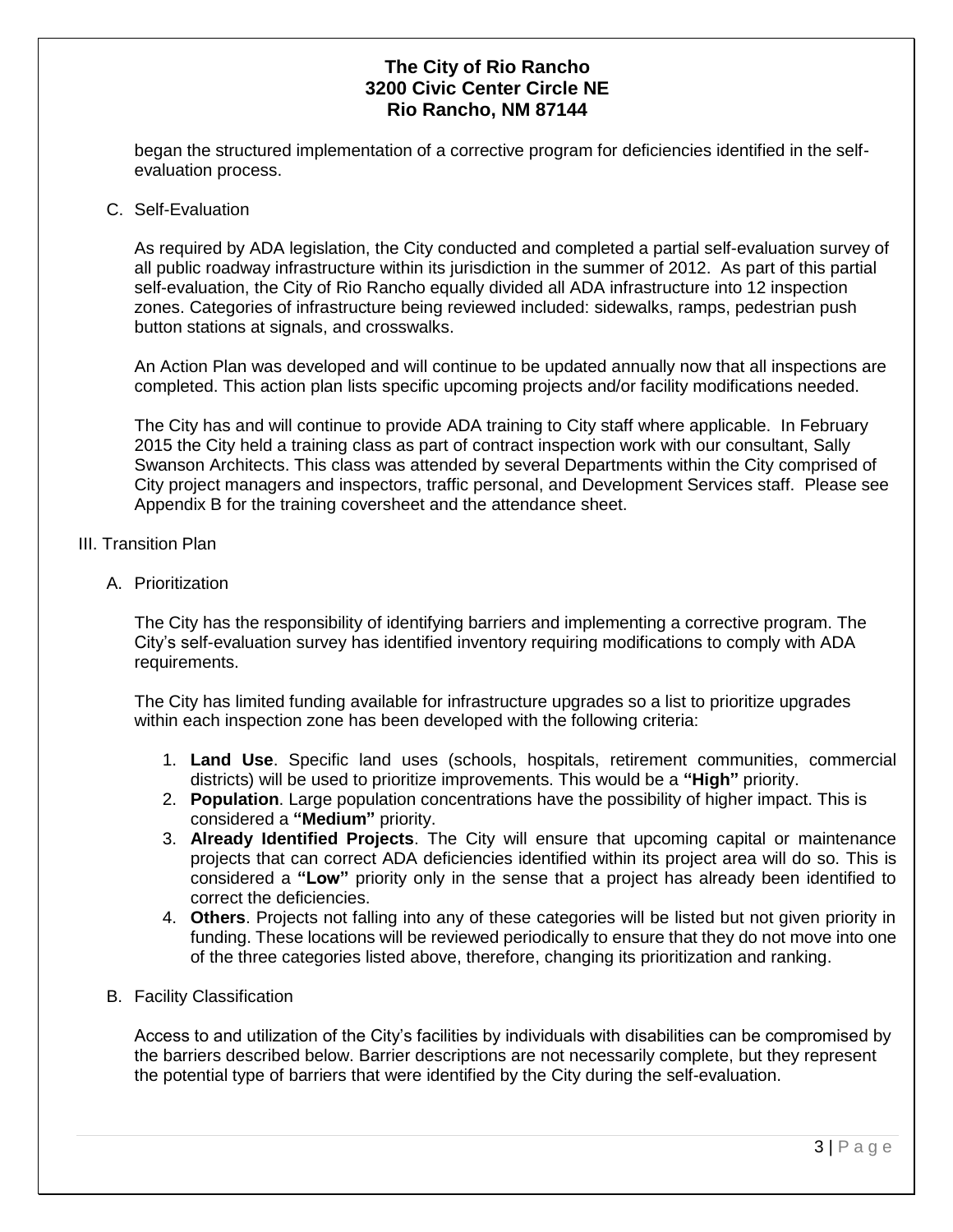The City of Rio Rancho's roadway system provides the traveling public with routes throughout the City limits that can be accessed via motorized vehicle and by pedestrians. Sidewalks and multi-use paths are the public facilities with potential barriers that were evaluated to determine if the facility (sidewalks, ramps, and associated infrastructure) meets current ADA requirements. Potential barriers may include:

- 1. Ramps. May not be present where needed or may not meet ADA requirements. Detectable warnings not placed correctly or are not present.
- 2. Fire Hydrants and other Utilities. Location of these items adjacent to or within the public infrastructure may present a barrier to the public.
- 3. Group mailboxes and single mailbox installations. Incorrect or poor location of these items adjacent to or within the public infrastructure may make these facilities noncompliant.
- 4. Landscape obstructions within the sidewalk.
- 5. Pedestrian push buttons at signals and crossing locations set incorrectly, at the incorrect height, incorrect orientation or with noncompliant button type.
- C. Inventory

The table below depicts the type of data the City collected to evaluate its roadway infrastructure during the self-survey (Appendix C).

|                  | Material<br>Type | Width | Compliant | Deficiency | Obstruction<br>Type | Obstruction<br>Owner | Ramp<br>Type | х-<br>Slope | Down<br>Slope | Tactile<br>Warning |
|------------------|------------------|-------|-----------|------------|---------------------|----------------------|--------------|-------------|---------------|--------------------|
| Sidewalks        |                  |       |           |            |                     |                      |              |             |               |                    |
| Ramps            |                  |       |           |            |                     |                      |              |             |               |                    |
| <b>Utilities</b> |                  |       |           |            |                     |                      |              |             |               |                    |
| Ped Push         |                  |       |           |            |                     |                      |              |             |               |                    |
| <b>Buttons</b>   |                  |       |           |            |                     |                      |              |             |               |                    |

D. Infrastructure ADA Compliance Program

The City has identified and prioritized all ADA noncompliant City infrastructure, and has implemented an ADA compliance program within the City's Infrastructure Capital Improvement Program (ICIP).

This program helps to establish a proposed annual budget to continue correcting ADA noncompliant infrastructure within the City. Priority projects are those deficiencies labeled HIGH as defined above. It is anticipated that the City will completely remediate all deficiencies by 2040.

#### IV. Strategy

The following strategy is recommended to assist the City of Rio Rancho in meeting ADA requirements.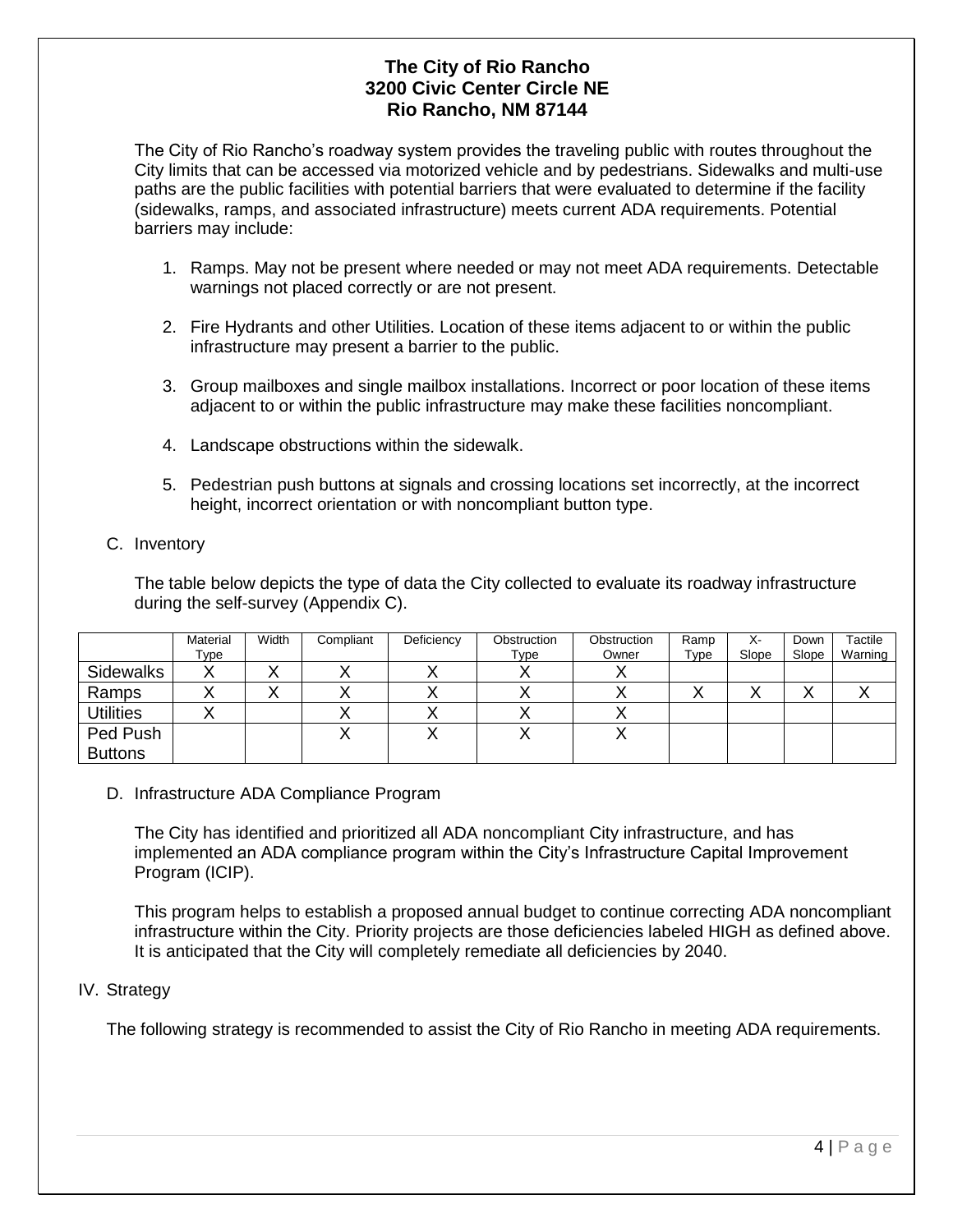A. Accessible Ramps and Sidewalks

The Department of Public Works will resolve ADA noncompliance issues relating to deficient ramps and sidewalks on an annual basis by utilizing in-house maintenance staff, by on-call contracting services, or by seeking contractor bids.

#### B. Utilities

The Department of Public Works will coordinate to either remove of accommodate existing utilities that obstruct access. Some utilities may be able to be modified in conjunction with roadway capital improvement projects, during planned roadway maintenance projects, or as stand-alone projects.

#### C. Pedestrian Push Buttons

The Department of Public Works will resolve ADA noncompliance issues relating to existing deficient pedestrian push button stations/locations on an annual basis by utilizing in-house traffic staff, by oncall contracting services, or by seeking contractor bids.

D. Group Mailboxes and Single Mailboxes

The Department of Public Works will coordinate upgrading existing deficient group mailboxes with the United States Postal Service. Some areas may be able to be modified in conjunction with roadway capital improvement projects adjacent to the mailbox facilities, during planned roadway maintenance projects affecting the full prism of the roadway section, or as a stand-alone project.

#### V. Funding

The City will commit, upon funding availability, budget for City maintenance projects identified for ADA compliance. The City will also continue to ensure that all new developer projects or City funded projects continue to construct public facilities that are in compliance with ADA guidelines and regulations.

VI. Public Involvement

The City of Rio Rancho held a public meeting on February 20, 2013 to solicit input on the ADA Transition Plan, grievance procedure, compliance inspections, and the ADA noncompliance remediation process. The City plans to continue public involvement throughout the remediation process. The City has also developed an online grievance procedure for residents to inform the Public Works Department of ADA issues (Appendix A).

#### VII. Self-Evaluation

At this point, an Action Plan has been developed and is updated annually by the City, listing specific upcoming projects and/or facilities modifications needed. The City has completed compliance inspection of all 12 zones of the City. Listed below are the methods and procedures that were followed.

#### A. Methods

1. Field Inspections/Survey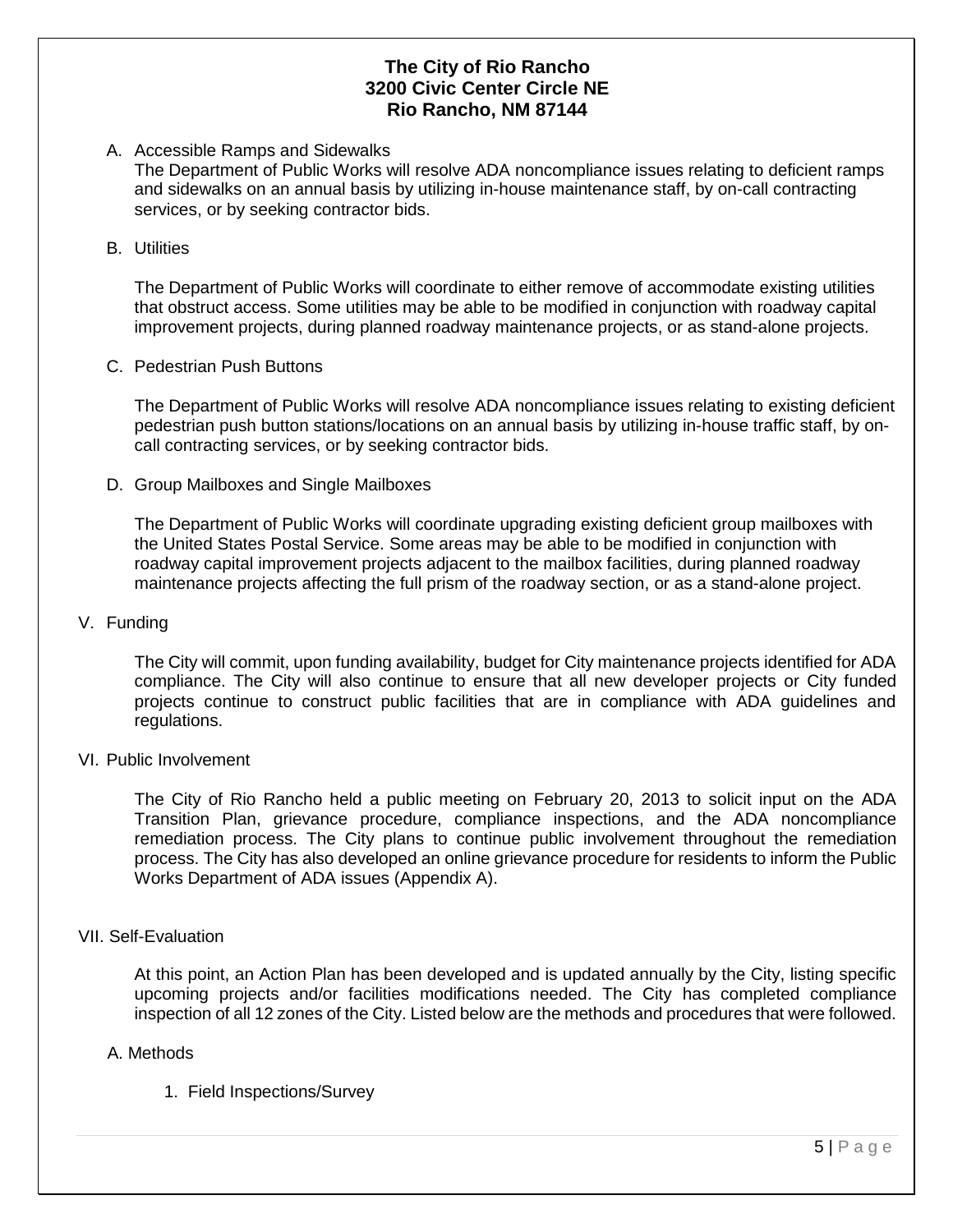- 2. GIS (recording locations/measurements)
- 3. Push Cart (profiler for reading slopes)
- 4. Provide training to City staff on the current guidelines and specifications
- B. Critical Areas to Evaluate
	- 1. Public right-of-way, access to government offices, medical facilities, downtown core areas,

School zones, residential areas, etc.

#### D. City Records

- 1. As City projects that remediate deficient infrastructure is completed City Inspectors verify compliance and submit the City data collection form to the Project Manager for review and to be submitted with all of the final close out documents.
- 2. After a construction project is completed, the City's Records & GIS Section receive the City data collection form that provides the location and details of all new sidewalks, pedestrian push buttons, and wheel chair ramps. The information on these forms is input into GIS, which serves both to maintain an inventory of this infrastructure, and to keep track of what is or is not ADA compliant.
- C. End Result
	- 1. Inventory (and details) of facilities where structural modifications are needed to make facilities accessible to persons with disabilities
	- 2. Foundation for Transportation Plan
	- 3. Maintain in file/available for public inspection for 3 years of date of completion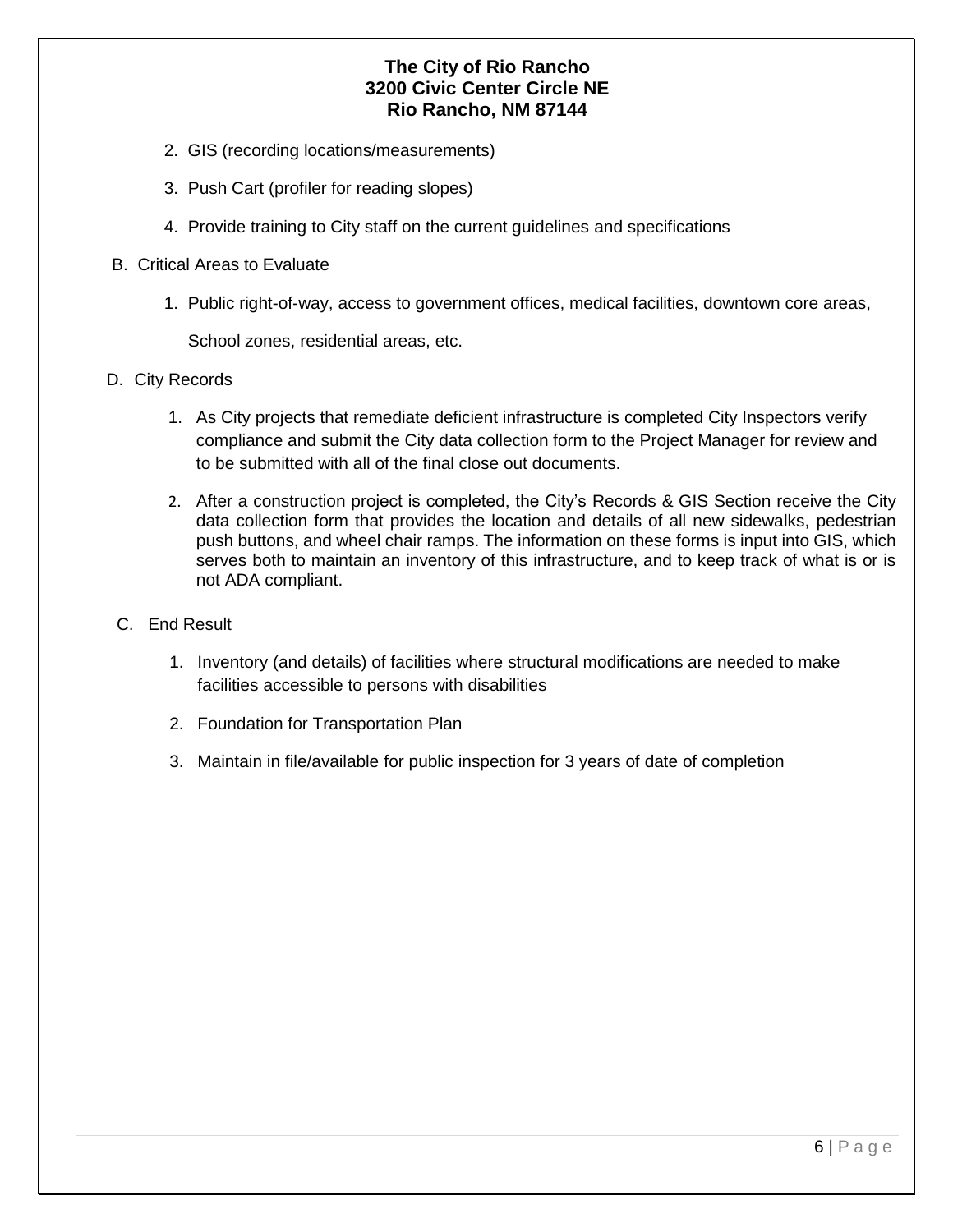#### VIII. Policy Overview

The primary purpose of the City of Rio Rancho's Americans with Disabilities Act (ADA) program is to ensure that pedestrians with disabilities have opportunity to use the transportation system in an accessible and safe manner. As part of its responsibility under Title II of the ADA and Section 504 of the Rehabilitation Act of 1973 (504), The City of Rio Rancho shall not discriminate on the basis of disability in any roadway transportation program, activity, service or benefit it provides to the general public; and shall ensure that people with disabilities have equitable opportunities to use the public rights-of-way system.

Section 504 of the 1973 Rehabilitation Act (*Public Law 93-112*) prohibits discrimination on the basis of disability in Federally assisted programs. Section 504 requirements for USDOT administrations are covered under *49 CFR Part 27* (USDOT), Nondiscrimination on the Basis of Disability in Programs and Activities Receiving or Benefiting from Financial Assistance. The Americans with Disabilities Act (ADA, 1990, *Public Law 101-336, each as amended*) is a broader civil rights statute that prohibits discrimination against people with disabilities in all areas of public life.

The ADA addresses State and local government services, activities and policy making under the Department of Justice's ADA Title II implementing regulations. The ADA, under Title II, Subpart A, covers public rights-of-way. The Department of Justice (DOJ) has rulemaking authority and enforcement responsibility for Title II, while USDOT is legally obligated to implement compliance procedures relating to transportation, including those for highways, streets, and traffic management.

The City of Rio Rancho's Public Works Department administers the City's ADA Program for our streets and right of way and has an ADA Coordinator on staff. The ADA Coordinator advises planners, designers, contractors, inspectors, project managers and others to help ensure that pedestrian facilities in the public right of way are readily accessible to and usable by pedestrians with disabilities.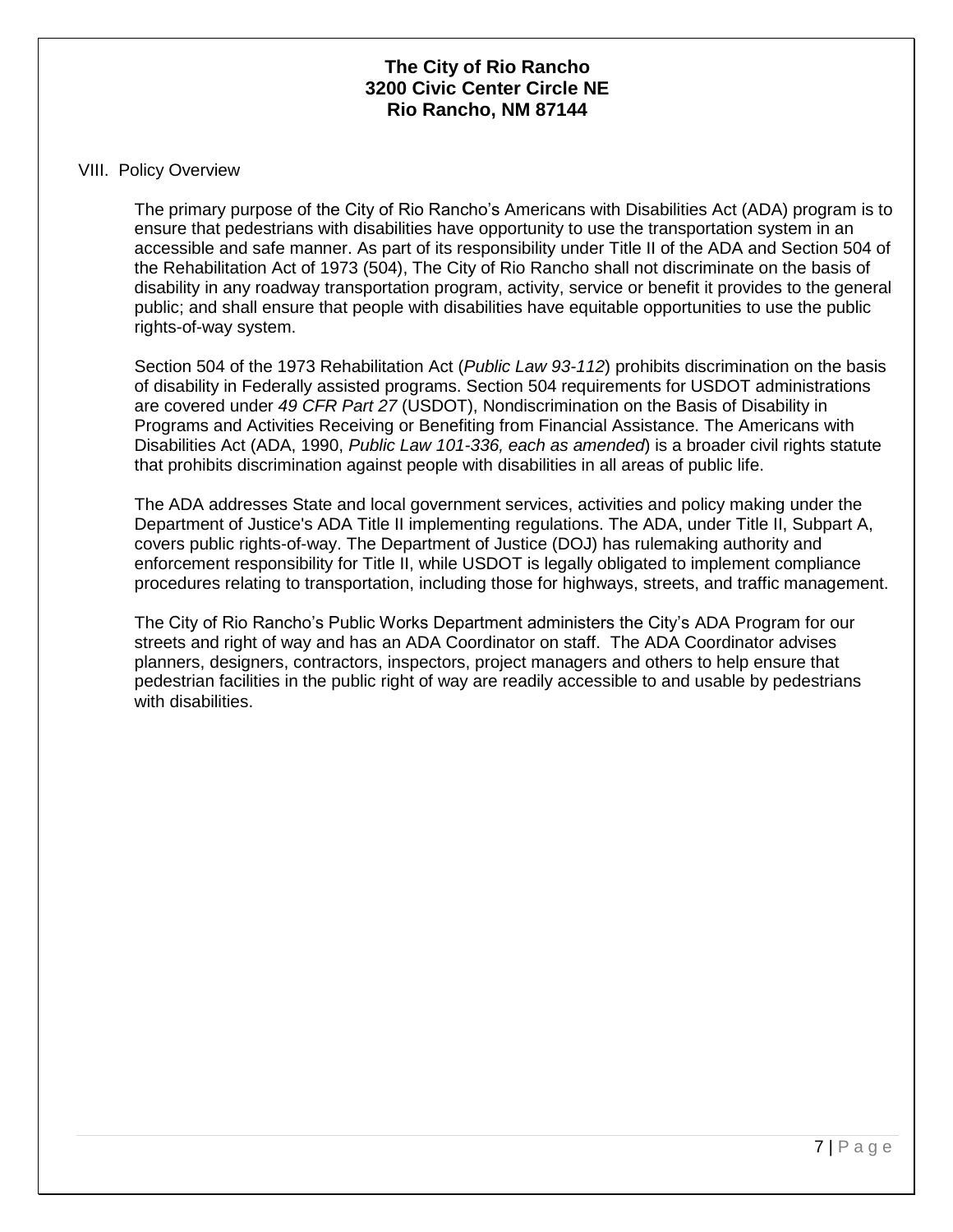# IX. City of Rio Rancho Construction Projects

Table 2 lists those projects that will be considered to enhance the ADA compliance within the City,

| CORR Project        |                                                                 | <b>Funding Source</b> |                    |                    |                |                       |  |  |
|---------------------|-----------------------------------------------------------------|-----------------------|--------------------|--------------------|----------------|-----------------------|--|--|
| #                   | Termini                                                         | <b>FY</b>             | Federal<br>Funding | <b>State Grant</b> | City<br>Funded | Completed<br>Projects |  |  |
| HW2-L300286         | Cabezon Blvd, ADA<br>Ramp Remediation<br>Project                | 2022                  |                    | $\boxtimes$        |                | $\boxtimes$           |  |  |
| PW2081/C3193<br>402 | Meadowlark Lane<br>Pedestrian Path<br>Reconstruction<br>Project | 2021                  |                    | $\boxtimes$        |                | $\boxtimes$           |  |  |
| PW2192              | Unser Blvd.<br>Reconstruction<br>Project                        | 2021                  |                    |                    | $\boxtimes$    | $\boxtimes$           |  |  |
| PW2061              | Southern Blvd.<br><b>Restoration Project</b>                    | 2020                  |                    |                    | $\boxtimes$    | $\boxtimes$           |  |  |
| PW2189              | Unser Blvd.<br><b>Restoration Project</b>                       | 2020                  |                    |                    | $\boxtimes$    | $\boxtimes$           |  |  |
| PW2062              | Lincoln Ave. PH II                                              | 2021                  | $\boxtimes$        |                    | $\boxtimes$    | $\boxtimes$           |  |  |
| PW1914              | Broadmoor Blvd.<br><b>Extension Project</b>                     | 2020                  |                    |                    | $\boxtimes$    | $\boxtimes$           |  |  |
| PW1805              | Sundt Road<br>Reconstruction<br>Project                         | 2020                  |                    |                    | $\boxtimes$    | $\boxtimes$           |  |  |
| PW2188              | Santa Fe Hills<br>Reconstruction<br>Project                     | 2021                  |                    |                    | $\boxtimes$    | $\boxtimes$           |  |  |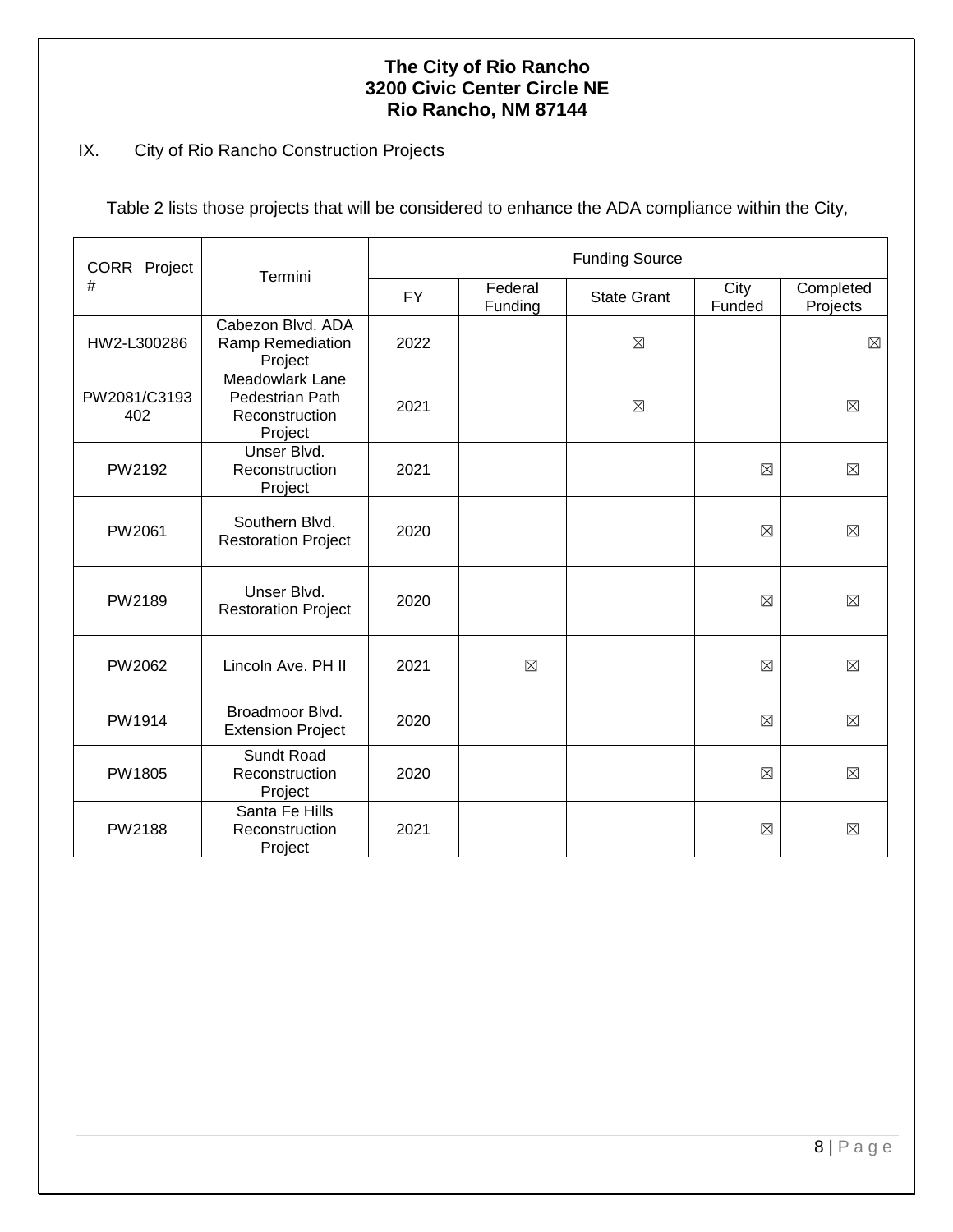# **Appendix A**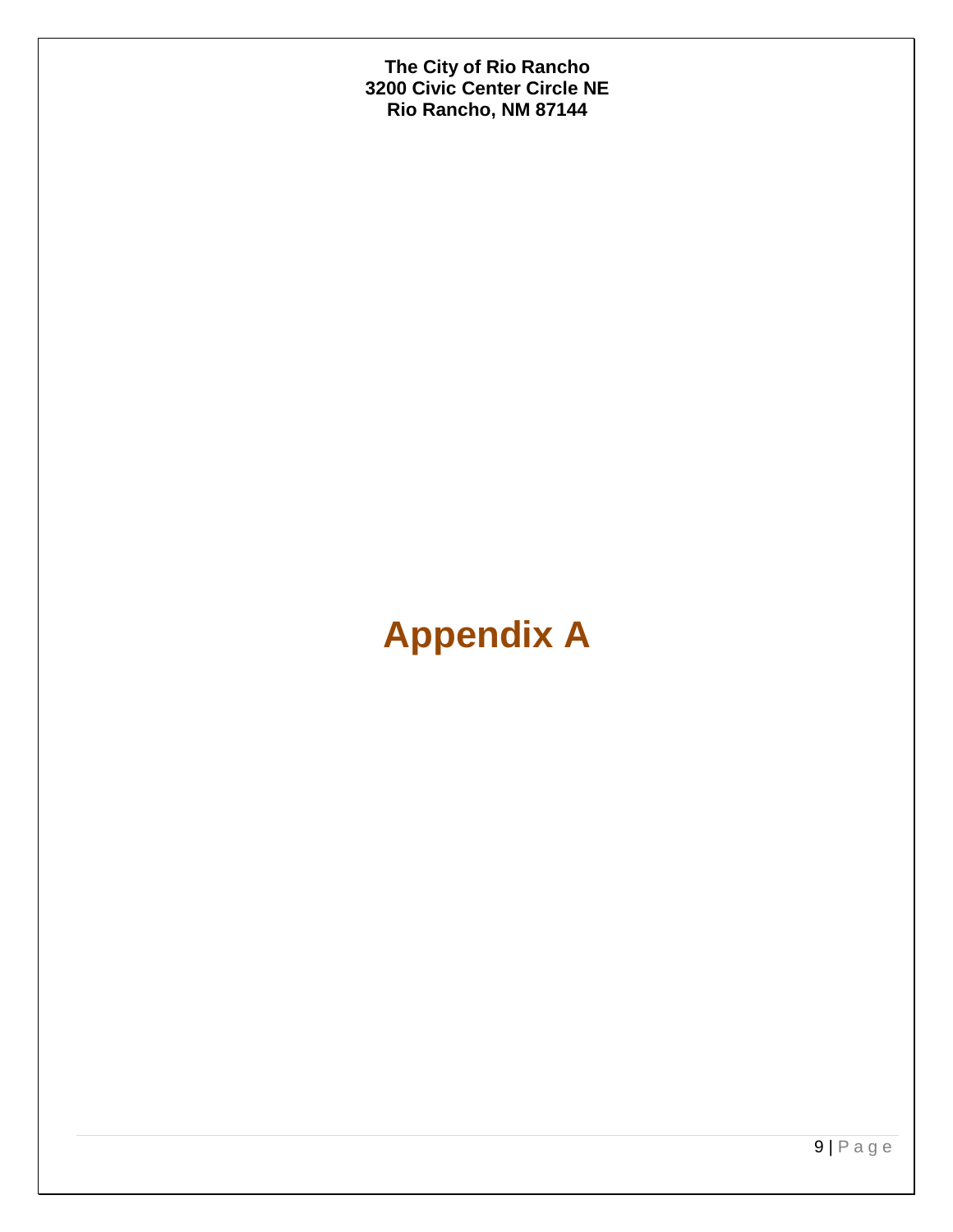# **REPORT RIO RANCHO**

Report Rio Rancho is an online and mobile service request system for the City of Rio Rancho. Report Rio Rancho allows residents and businesses to identify issues and report those service requests directly to the City.

- · For a public safety emergency: 911.
- For a water or sewer emergency: (505) 975-1581.
- · For traffic signal emergency: (505) 896-7300.
- · For a non-emergency police issue: (505) 891-7226.

The City will work to resolve the issue, on all report types, as soon as possible. Please follow the directions below to submit your service request.

Please note that Microsoft is no longer providing security updates for older versions of Internet Explorer; therefore, Report Rio Rancho will not run securely on Internet Explorer 8 as of January 1, 2017.

# **Make a Service Request:**

| A.D.A Issue                             | ▼ |  |
|-----------------------------------------|---|--|
| Street                                  | ▼ |  |
| Street Issue:                           |   |  |
| <b>Street Issue:</b><br>Ped Push Button |   |  |
| Sidewalk<br>Wheel Chair Ramp            |   |  |
| First Name:                             |   |  |
| Last Name:                              |   |  |
|                                         |   |  |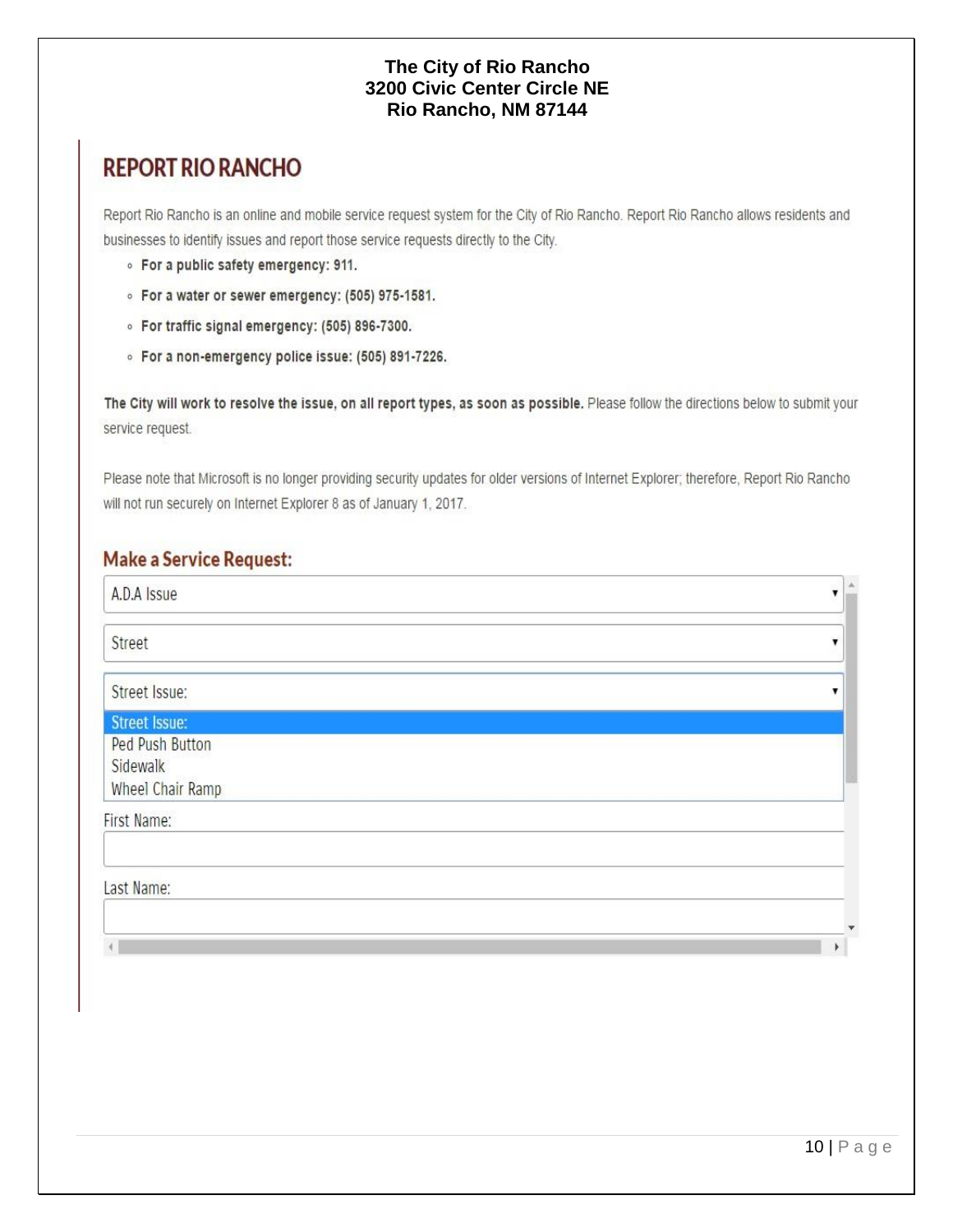# **ADA Public Meeting Packet**

### **Table of Contents**

| ADA Interim Transition Plan March 2012      |   |
|---------------------------------------------|---|
| Draft Online ADA Complaint/Grievance Form   |   |
| Draft Hardcopy ADA Complaint/Grievance Form | 3 |
| <b>Hardcopy Comment Form</b>                |   |

The online version of the hardcopy Comment Form can be found at: http://www.ci.rio-rancho.nm.us/ADAPlan for your convenience.

Note: All comments relating to the ADA Public Meeting and the forms contained in this packet must be submitted via the web or using the hardcopy Comment Form no later than March 22, 2013.



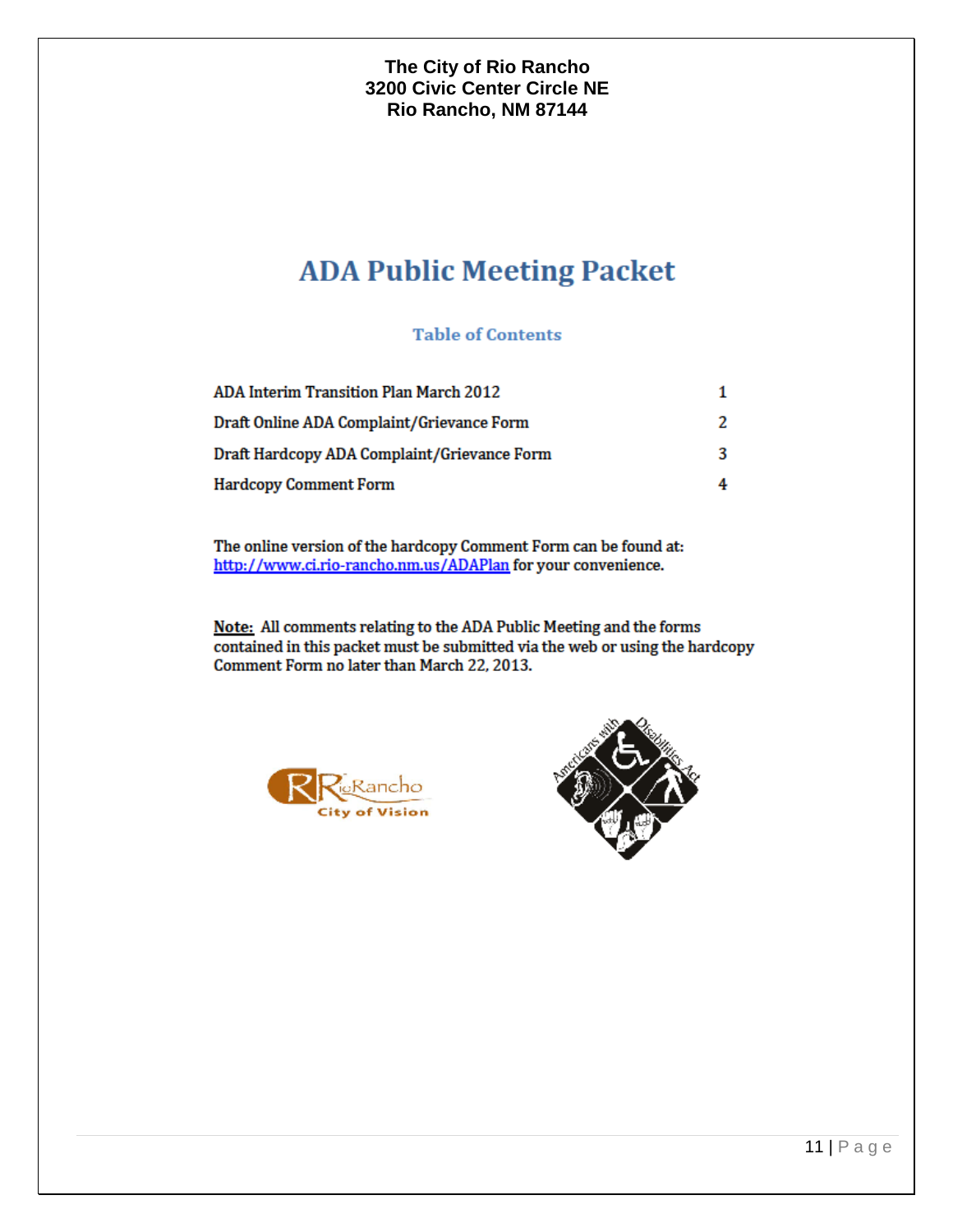# **Appendix B**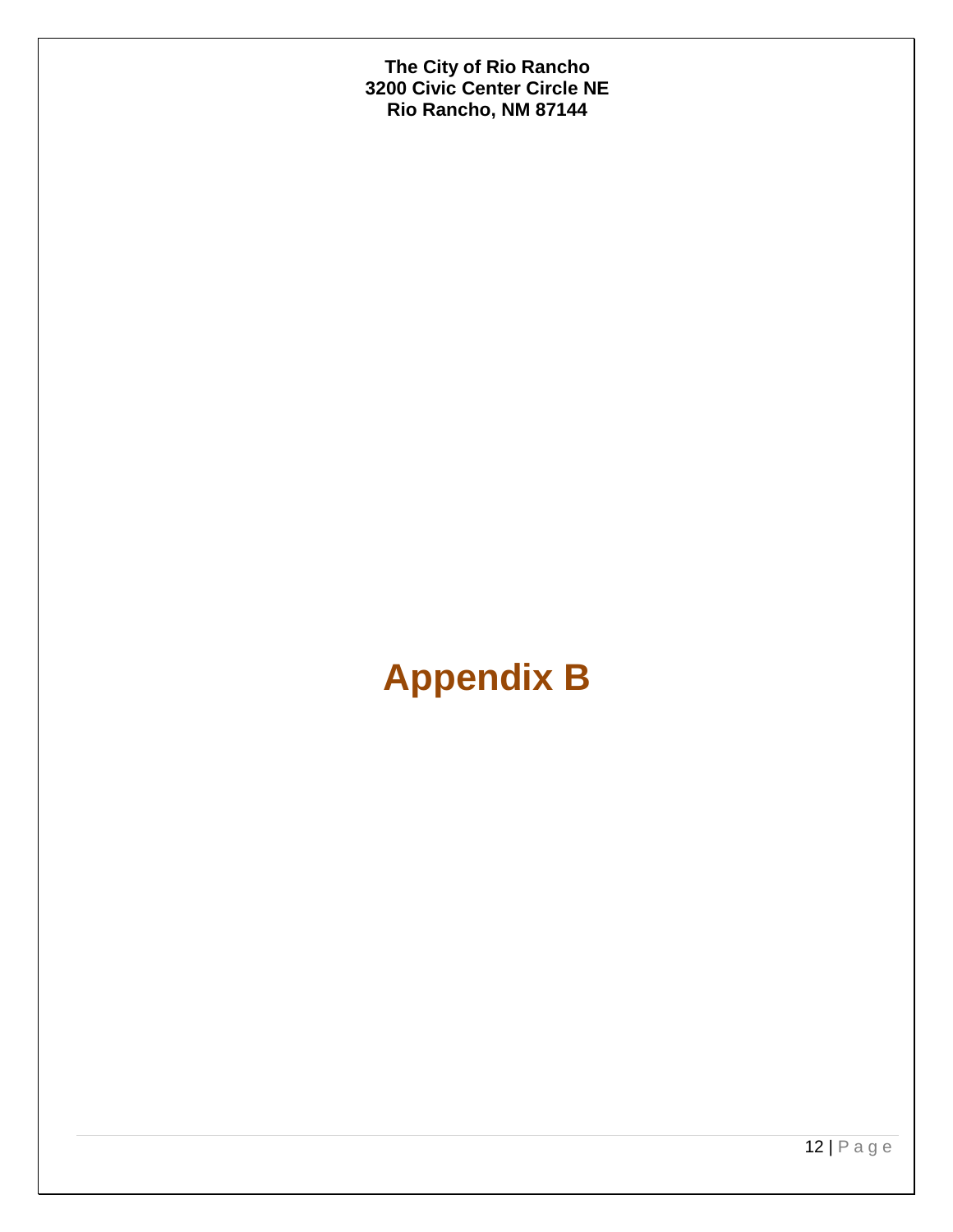# **Access Compliance** in the **Public Rights-of-Way**



# **CITY OF RIO RANCHO**

January 2015

13 | P a g e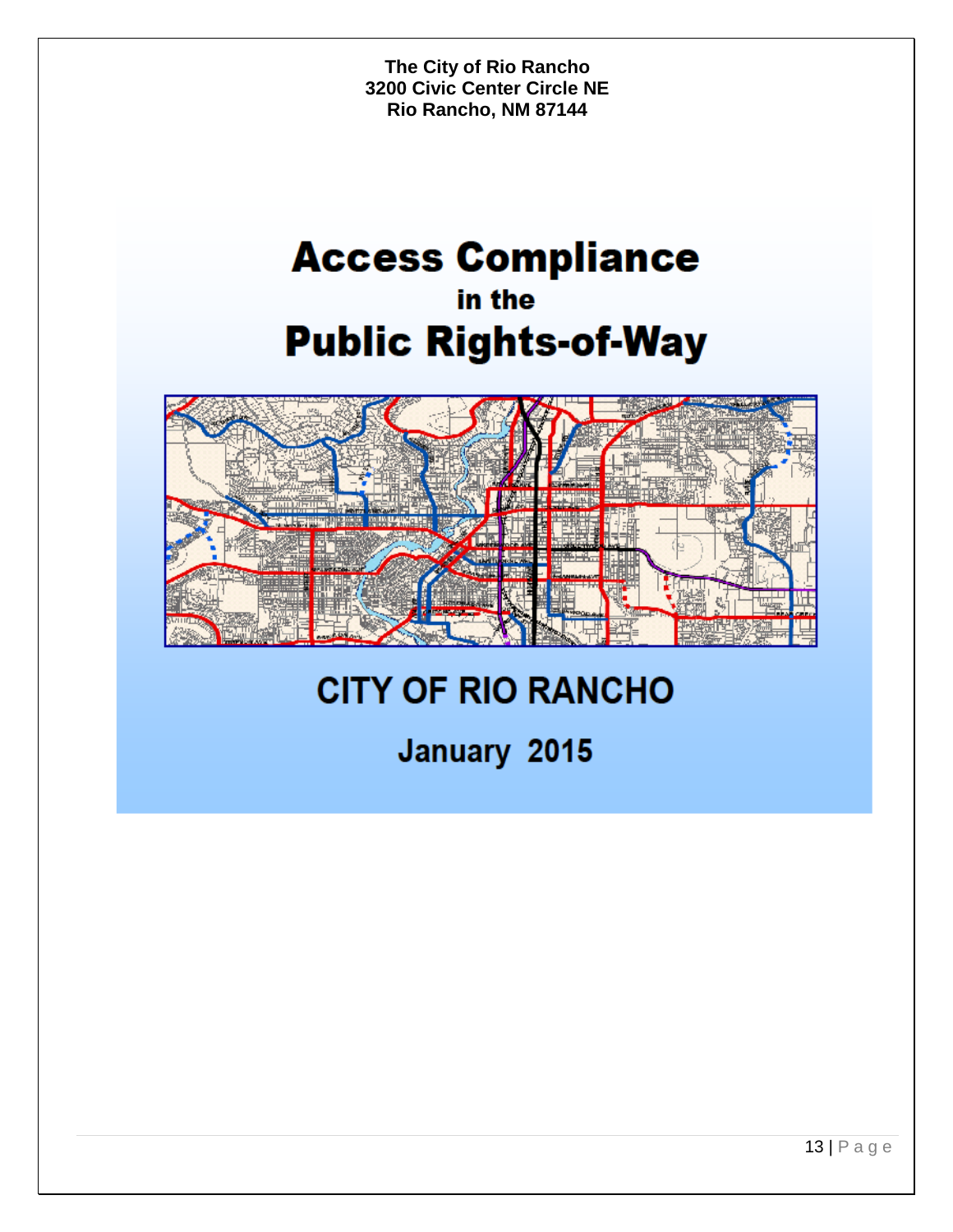|                     | ADA Training - Rio Racho           |
|---------------------|------------------------------------|
|                     | January 23, 2015: 8:30am - 12:30am |
|                     |                                    |
| Attendees           |                                    |
| 1. BJ Cottlieb      | 22                                 |
| 2. BILL LADD        |                                    |
| 3. Leila Momenzaden |                                    |
| 4. Vanil Mariato    |                                    |
| 5 Cherie D. Barker  |                                    |
| 6 Leanord Coltrera  |                                    |
| 7 Mark A. Aragon    |                                    |
| Ellaria A. Martinez |                                    |
| 9 Kobert Barely     |                                    |
| 10. Gillie Lopez    |                                    |
| 11 Mark Rios        |                                    |
| 12 FUDRES JAENZ JR. |                                    |
| 13 Joseph Nortay    |                                    |
| 14 I'm tocholeta    |                                    |
| 15 John Martineau   |                                    |
| 16 Brian Kent       |                                    |
| $\sqrt{ }$          |                                    |
| 18                  |                                    |
| 19                  |                                    |
| 20                  |                                    |
| a                   |                                    |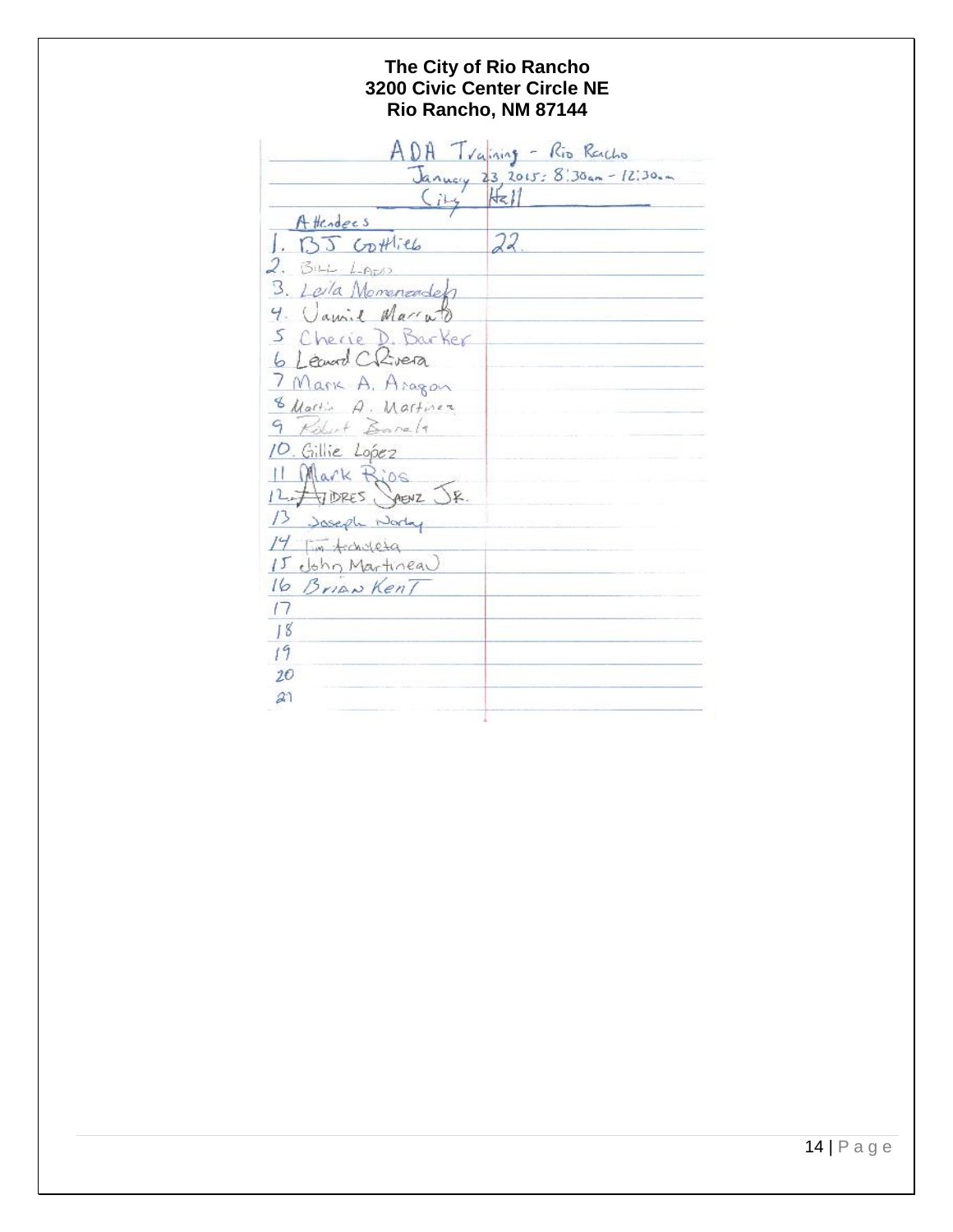# **Appendix C**